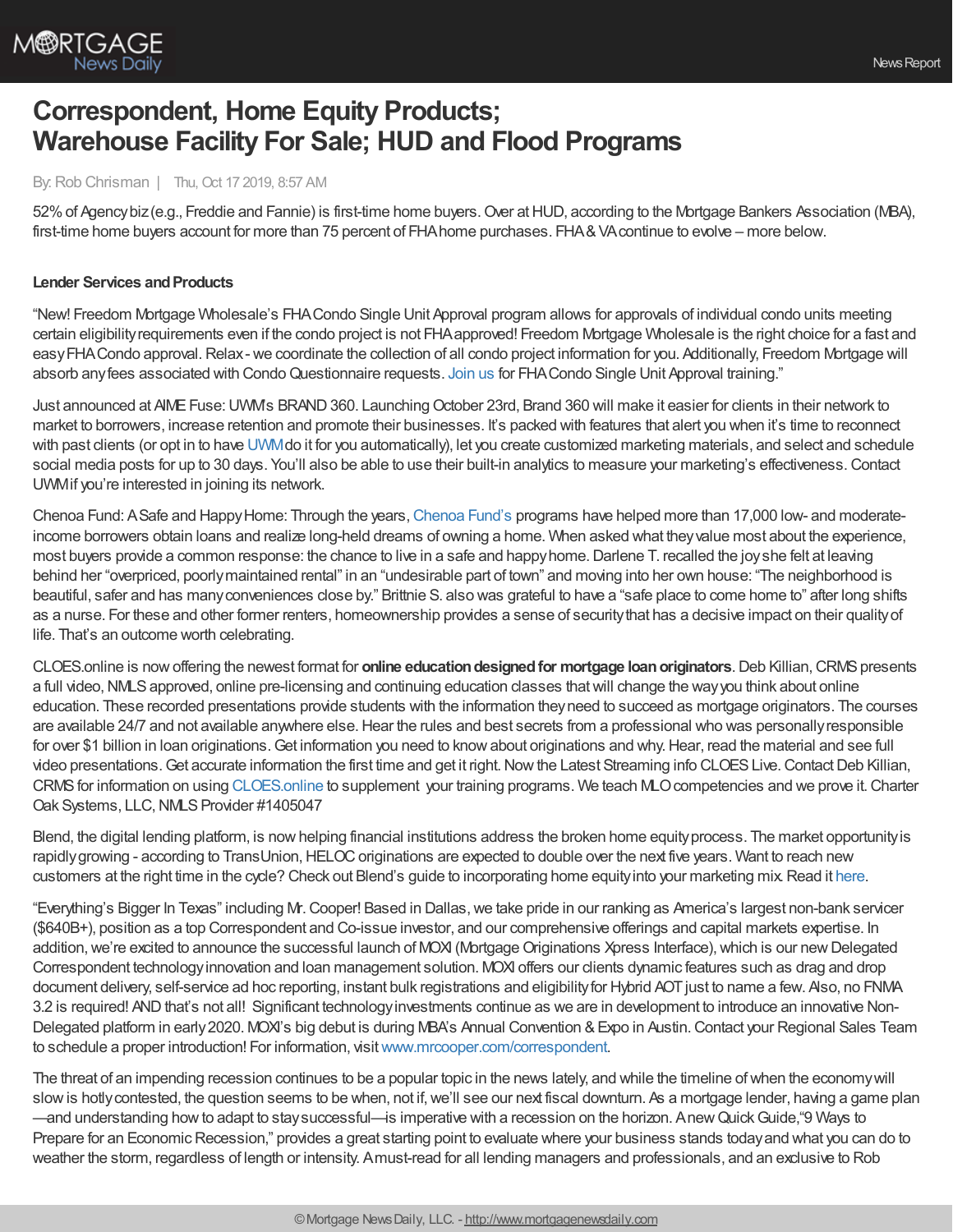### Chrisman subscribers today, [download](https://demo.himaxwell.com/9-ways-to-prepare-for-an-economic-recession) your free copyhere (no form required).

FundingShield is the first Mortgage Fintech focused on Wire Fraud Prevention and Risk Management to receive Mortgage Bankers Association's MISMO Premiere Level Certification. The Premiere Level Certification is the highest-level certification available by MISMO. It provides assurance that the technology provider's products demonstrate compliance with MISMO standards and best practices driving data integrityand securityto the market. The Certification is further confirmation of FundingShield's commitment to provide relevant risk management solutions to the industry as the market leader and pioneer in closing agent compliance, settlement risk management & wire fraud prevention technology. The Full release is available here at the Mortgage Bankers [Association](https://www.mba.org/mba-newslinks/2019/october/mba-newslink-wednesday-10-9-19/residential/fundingshield-receives-mismo-software-certification-for-wire-fraud-prevention-technology) News Link.

## **FHAandVAChanges**

FHAhas introduced training materials to assist mortgagees and other stakeholders with the implementation of the Condominium (Condo) Project Approval Final Rule and updates to Single Family Housing Policy Handbook. For additional support on this topic, the following prerecorded webinars are nowavailable: Module 2C1: FHACondo Approval –Condo Project Approval: [Module2C1-CondoProjectApproval.](http://easthillmedia.com/home/hud236813424) Module 2C2: FHACondo Approval – Mortgagee Direct Endorsement Lender Reviewand Process (DELRAP) Authority Requirements: [Module2C2-MortgageeDELRAPAuthorityRequirements](http://easthillmedia.com/home/hud872372010/). Module 2C4: FHACondo Approval – Underwriting Condominium Loans: [M](https://www.hud.gov/program_offices/housing/sfh/events/sfh_hb_webinars)[odule2C4-UnderwritingCondominiumLoans](http://easthillmedia.com/home/hud323679945/)[.](https://www.hud.gov/program_offices/housing/sfh/events/sfh_hb_webinars) To access additional FHA webinars, visit the Single Family Housing Self-Paced, Pre-Recorded Training page.

Last year, The Economic Growth, Regulatory Relief, and Consumer Protection Act established new requirements for Department of Veterans Affairs (VA) refinance loans, including seasoning, net tangible benefit and recoupment. The agencyis nowtaking action against loans that do not meet the new requirements. "The VA has started to contact lenders regarding recent refinances that may be ineligible for guaranty," said Stephanie Schader, Vice President at The Collingwood Group.

Meanwhile, much of the industry hopes that HUD and the FHA takes a stand in private flood insurance policy, or at least following other financial regulators' policies. The National Association of Realtors sent yet another letter. "Dear FHA Colleagues: I am following up on our letter, dated July 26, 2017, urging FHA to begin accepting private flood insurance. Over the past two years, we have been communicating with you and Congress about this. We were pleased to see plans in the Unified Agenda for a proposed [rulemaking](https://nam02.safelinks.protection.outlook.com/?url=https%253A%252F%252Fwww.reginfo.gov%252Fpublic%252Fdo%252FeAgendaViewRule%253FpubId%253D201810%2526RIN%253D2502-AJ43&data=01%257C01%257CJVentrone%2540realtors.org%257Cbdf3452ec67f4dcac96908d6bde928f0%257C508bf1e00926458aa1eeccfb79f409c6%257C0&sdata=I0BBjHsAuA%252BrW%252FqlKKZc73nQuLCmNS%252Bk%252FWxkVf0qjX0%253D&reserved=0) in early 2019but to date, no notice has been issued. Urgent action is required: On July 1, new federal lending regulations take effect, relating to whether private flood insurance can be placed on FHA-backed home loans in flood hazard areas. Those rules generallyrequire the acceptance of certain private flood insurance; your rules currently prohibit any acceptance at all.

"We are concerned about market uncertaintyand confusion, especiallywhen consumers are finding that the private market offers more affordable and higher qualitycoverage than the National Flood Insurance Program. Is there anyupdate you can share with us? This is critical to our membership. We thank you for considering this important issue. Please let us knowif there is additional information or anything else we can provide to help move this issue forward."

Agroup (the Mortgage Bankers Association, the American Insurance Association, the Independent Insurance Agents & Brokers of America, the National Association of Mutual Insurance Companies, the National Association of REALTORS, the Property and Casualty Insurers Association of America, The Financial Services Roundtable, and United Policyholders) have urged FHA to amend the agency's policy regarding the acceptance of private flood insurance bylenders for FHA-insured loans. "We all believe that FHArequirements pertaining to the use of National Flood Insurance Program (NFIP) policies are resulting in an unnecessary roadblock for otherwise capable borrowers."

VArecentlycompleted an aggressive **initiative toprocess home loanfundingfee refunds toVeteranborrowers.** The culmination of a multi-year internal reviewof millions of VA-backed home loans spanning almost two decades resulted in more than \$400 million in refunds. While some funding fees charged were found to be attributable to clerical errors, most fees were charged correctly. The exception was for those Veterans whose exemption status changed following the issuance of a disabilityrating after the closing of their loan. Letters were mailed notifying Veterans who were eligible for a refund. Veterans who believe that theyare entitled to a refund of the VAfunding fee are strongly encouraged to call their VA Regional Loan Center at (877) 827-3702 to find out if they are eligible.

And remember that the VA released Circular [26-19-23,](https://www.benefits.va.gov/homeloans/documents/circulars/26_19_23.pdf) interim guidance for the Blue Water Navy Vietnam Veterans Act of 2019. It is best to read the Circular, but some key provisions of the Act, effective with loans closed on or after (and not before) January 1, 2020, are: Veterans with loans amounts over \$144,000 with full entitlement, will not need a down payment regardless of purchase price. The guarantee for loans at \$144,000 and less will not change. For Veterans who have previouslyused entitlement that has not been restored, the maximum amount of guaranty is the lesser of 25 percent of the loan amount OR the maximum amount of guaranty entitlement available. The maximum amount of guarantyentitlement is 25 percent of the Freddie MacConforming Loan Limit, reduced bythe amount of entitlement previouslyused (not restored). Purple Heart recipients will be exempt from paying the Funding Fee.